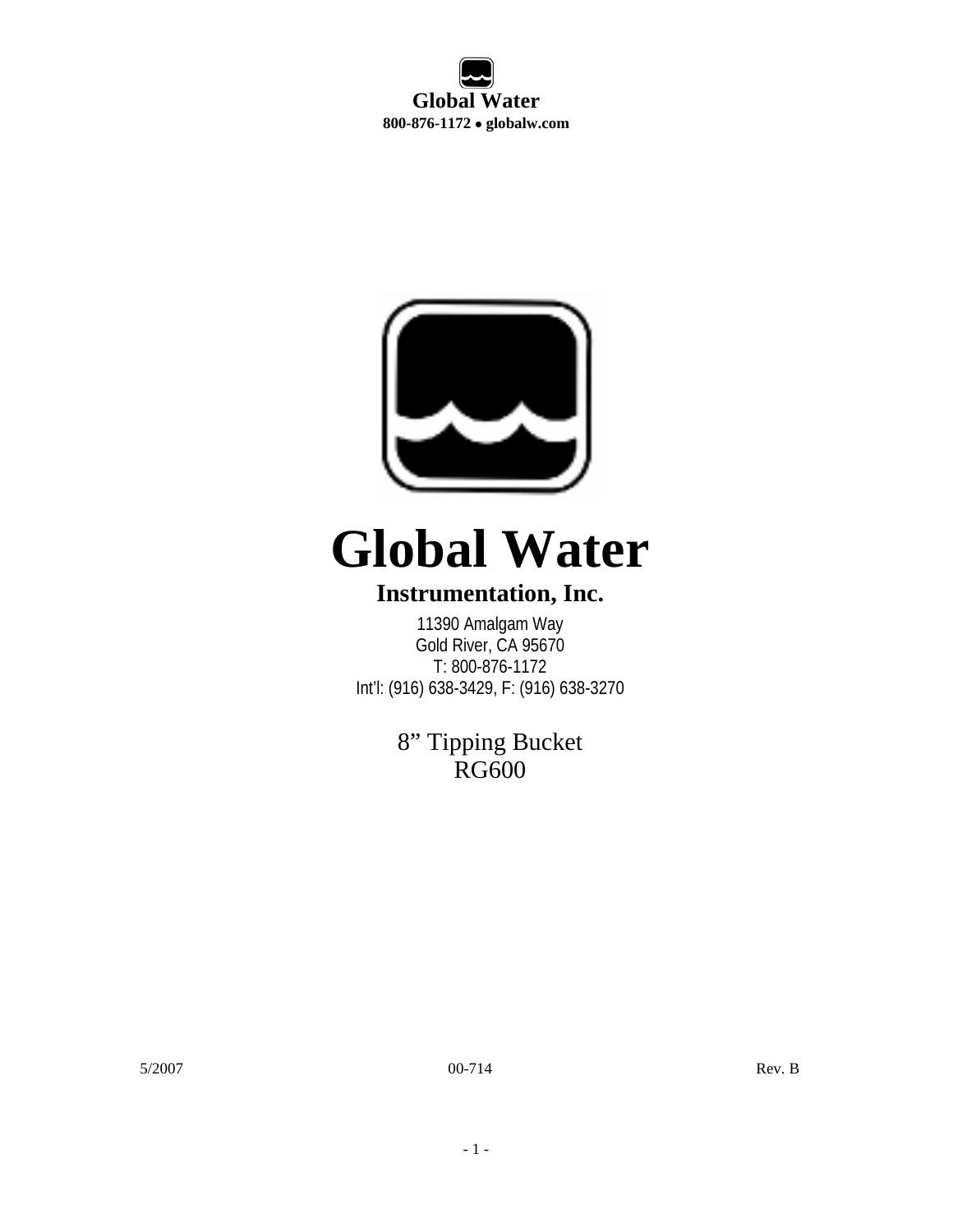# **Global Water 800-876-1172** • **globalw.com**

Congratulations on your purchase of the Global Water RG600 8" Tipping Bucket. This instrument has been quality tested and approved for providing accurate and reliable measurements. We are confident that you will find the RG600 to be a valuable asset for your application. Should you require assistance, our technical staff will be happy to help.

#### **Table of Contents**

| $\mathbf{L}$  |  |
|---------------|--|
| $\parallel$ . |  |
| III.          |  |
| IV.           |  |
| V.            |  |
| VI.           |  |
| VII.          |  |
| VIII.         |  |
| IX.           |  |
|               |  |
| XI.           |  |
| XII.          |  |

<sup>\*</sup> Copyright © Global Water Instrumentation, Inc. 2007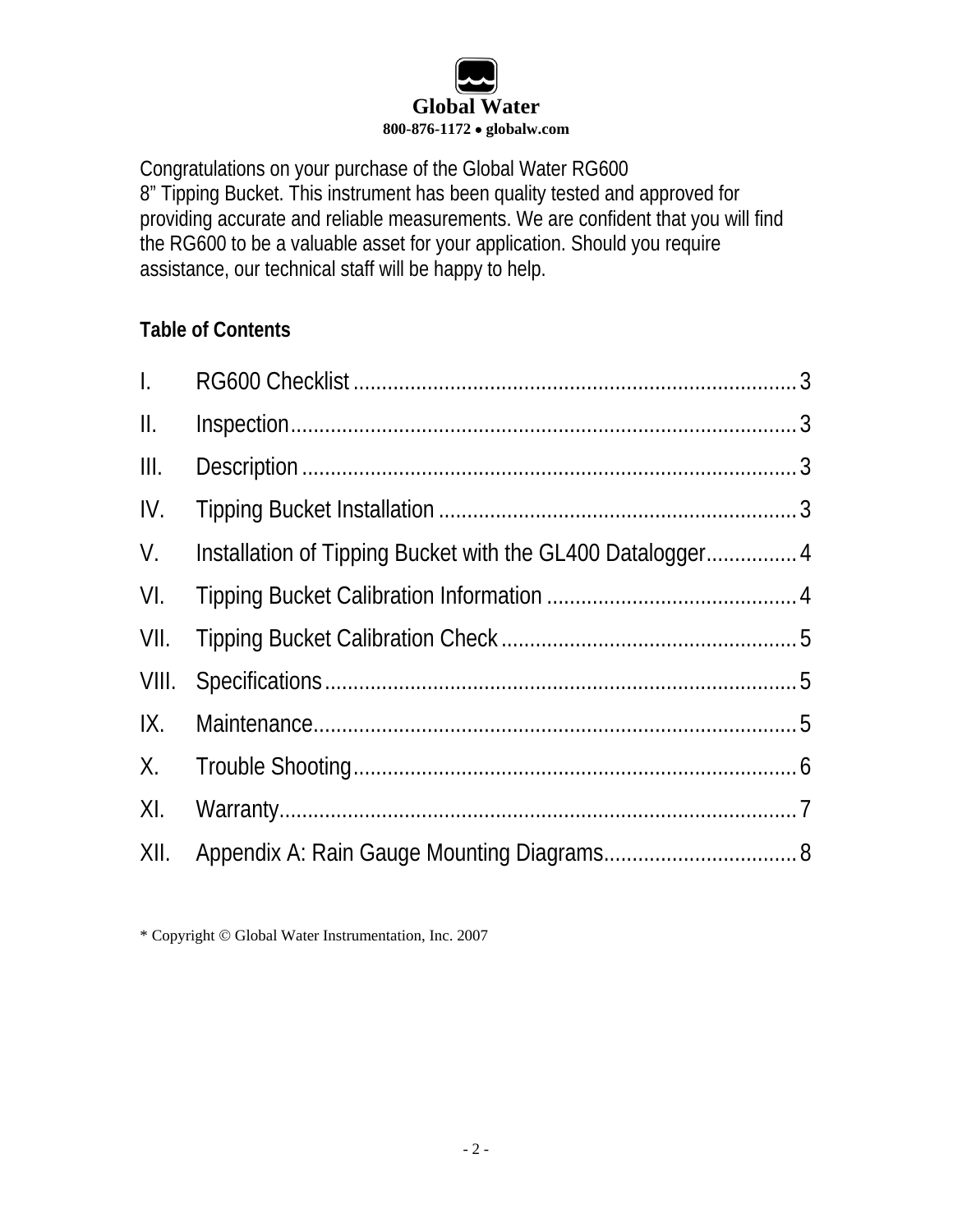

#### <span id="page-2-0"></span>**I. RG600 Checklist**

- a. 8" Tipping Bucket w/cable attached
- b. RG600 Manual

#### **II. Inspection**

a. Your RG600 unit was carefully inspected and certified by our Quality Assurance Team before shipping. If any significant damage has occurred during shipping, please notify Global Water Instrumentation, Inc. and file a claim with the carrier involved. Use the checklist to ensure that you have received everything needed to operate the RG600.

# **III. Description**

a. The sensor consists of a gold anodized aluminum collector funnel with a knife-edge that diverts the water to a tipping bucket mechanism. The mechanism is designed so that each tip of the bucket measures 0.01 inch of rainfall (or .2mm for RG600M). A magnet is attached to the tipping bucket that actuates a magnetic switch as the bucket tips. Thus, a momentary switch closure takes place with each tip of the bucket. Connecting the sensor to an event/pulse counter on an electronic datalogger or display module will allow record keeping of accumulated rainfall. The aluminum housing is covered with white baked enamel.

## **IV. Tipping Bucket Installation**

a. The tipping bucket requires a clear an unobstructed mounting location to obtain accurate rainfall readings. Choose a location that is easily accessible for normal cleaning and is distant from trees or other sources of heavy pollen or debris. The tipping bucket may be mounted in one of two ways, either on a flat level surface or on a mast, see Appendix A.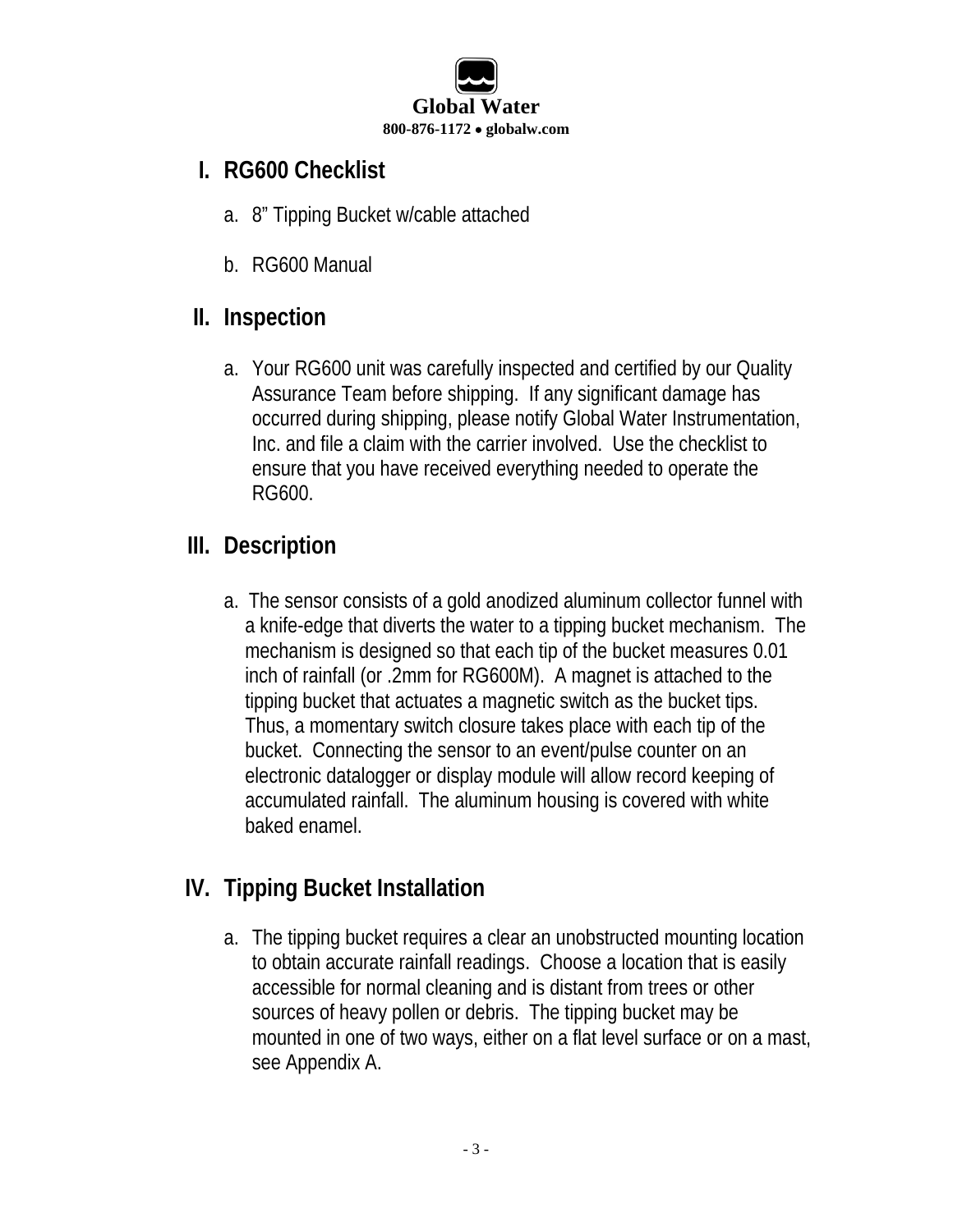

- <span id="page-3-0"></span>b. Use the included mounting screws to attach the unit to a flat surface. Ensure that the surface is level and free of vibration. Be sure there is an unobstructed path for water runoff from the drain screens.
- c. Use the included pipe clamps to attach the unit to a mast. Ensure that the mast is properly guyed so that vibration in high winds is kept to a minimum.
- d. Once the tipping bucket is mounted remove the gold funnel. Verify that the tipping bucket is not held in the center position. If held in upright gently press either end down against the stop to ensure proper operation.

#### **V. Installation of Tipping Bucket with the GL500 Datalogger**

a. Attach the two wires to the pulse channel of the GL500.

## **VI. Tipping Bucket Calibration Information**

- a. Accurate calibration can be obtained only with laboratory equipment, but an approximate field check can be easily made. The tipping bucket mechanism is a simple and highly reliable device. Any accumulation of foreign material, dust, etc. will alter the calibration of the unit.
- b. The tipping bucket must be calibrated with the rate of flow of water through the tipping bucket mechanism. At least 36 seconds should be allowed to fill one side of the tipping bucket. This represents a maximum flow rate of one inch of rain per hour. If the flow rate is increased, the unit will read low (if properly calibrated). Decreasing the rate of flow will not affect the calibration. Some time is required for the bucket to tip (a few milliseconds).
- c. During the first 50% of this tipping time, water continues to flow into the filled bucket; the last 50% of this tipping time, water flows into the empty bucket. The amount of water flowing during the first 50% of time is the error, the faster the flow rate the greater the error. At flow rates of one inch per hour or less, the water actually drips into the bucket rather than flowing. Under these conditions, the bucket tips between drips and there is no error in the readings.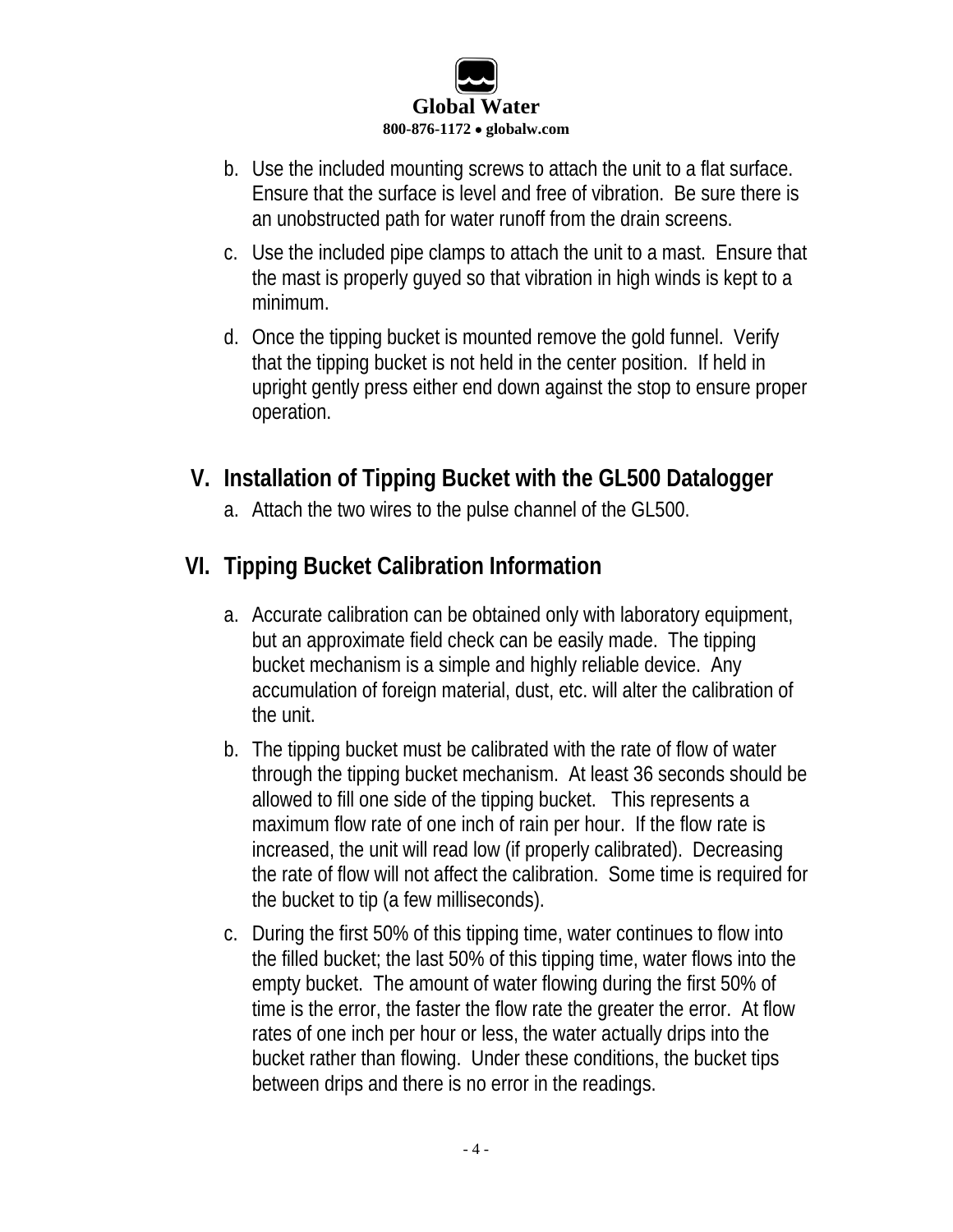

## <span id="page-4-0"></span>**VII. Tipping Bucket Calibration Check**

- a. Obtain a plastic or metal container of at least one quart capacity. Place a very small hole in the bottom of the container. Place the can in the tipping bucket funnel and pour exactly 27.9 ounces of water into the can. If it takes less than 45 minutes for the water to run out, then the hole in the container is too large.
- b. Rough field calibration of this sort should result in one hundred tips, + three. Adjusting screws are located under the tipping bucket mechanism on the base plate. Adjust both screws equally, i.e. if you turn one screw one-half turn then turn the other one-half turn. Turning the screws clockwise will increase the number of tips per 27.9 ounces of water. Turning the screws counter-clockwise decreases number of tips per 27.9 ounces of water. One-half turn of both screws normally results in a change of 2-3%.

## **VIII. Specifications**

| Resolution:                          | 0.01 inches or .2mm         |
|--------------------------------------|-----------------------------|
| Accuracy:                            | $+1\%$ at 1" per hour       |
| Average Switch Closure Time:         | $135$ ms                    |
| <b>Maximum Bounce Settling Time:</b> | $0.75$ ms                   |
| Maximum Switch Rating:               | 30 VDC @ 2A, 115 VAC @ 1 A  |
| <b>Operating Temperature:</b>        | $0^\circ$ to +51 $^\circ$ C |
| Size of Gauge:                       | 10 1/8" x 8"                |
| Weight:                              | $2.5$ lb.                   |
| Cable:                               | 60', 2 conductor            |

#### **IX. Maintenance**

a. The funnel and tipping bucket mechanism should be cleaned periodically. An accumulation of dirt, bugs, etc. on the tipping bucket will adversely affect the readings.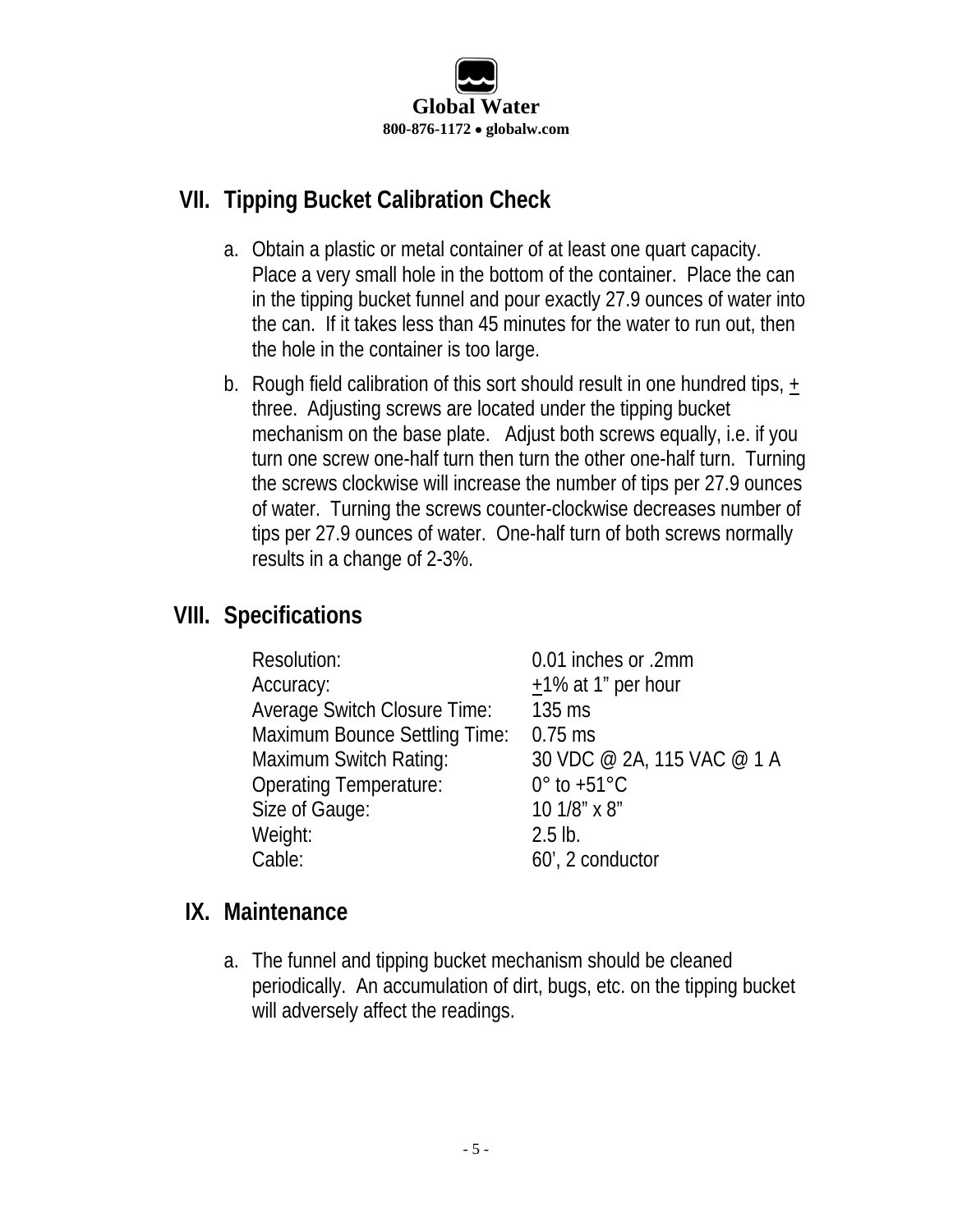

#### <span id="page-5-0"></span>**X. Trouble Shooting**

Issue: Tipping Bucket not reading correctly

- a. Clean Tipping Bucket
- b. Recalibrate Tipping Bucket.

#### Other issues

- a. Call us for tech support: 800-876-1172 or 916-638-3429 (many problems can be solved over the phone). Fax: 916-638-3270 or Email: **[globalw@globalw.com.](mailto:globalw@globalw.com)** Be prepared to describe the problem you are experiencing including specific details of the application and installation and any additional pertinent information.
- b. In the event that the equipment needs to be returned to the factory for any reason, please call to obtain RMA # (Return Material Authorization). Do not return items without an RMA # marked on the outside of the package. Include a written statement describing the problems. Send the package with shipping prepaid to our factory address. Insure your shipment, as the warranty does not cover damage incurred during transit.
- c. When calling for tech support, please have the following information ready;
	- 1. Model #.
	- 2. Unit serial number.
	- 3. P.O.# the equipment was purchased on.
	- 4. Our sales number or the invoice number.
	- 5. Repair instructions and/or specific problems relating to the product.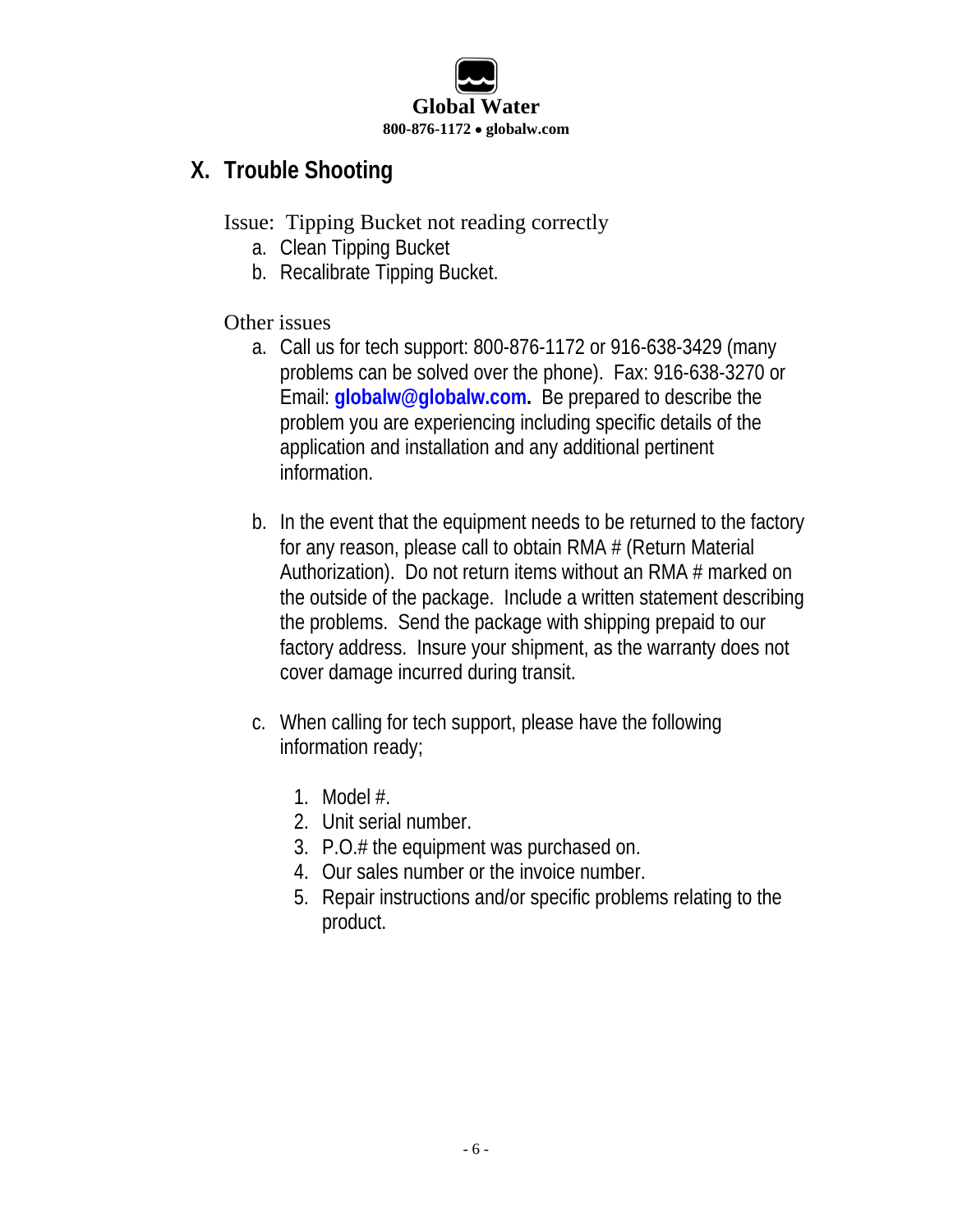

#### <span id="page-6-0"></span>**XI. Warranty**

- a. Global Water Instrumentation, Inc. warrants that its products are free from defects in material and workmanship under normal use and service for a period of one year from date of shipment from factory. Global Water's obligations under this warranty are limited to, at Global Water's option: (I) replacing or (II) repairing; any products determined to be defective. In no case shall Global Water's liability exceed the products original purchase price. This warranty does not apply to any equipment that has been repaired or altered, except by Global Water Instrumentation, Inc., or which has been subject to misuse, negligence or accident. It is expressly agreed that this warranty will be in lieu of all warranties of fitness and in lieu of the warranty of merchantability.
- b. The warranty begins on the date of your invoice.